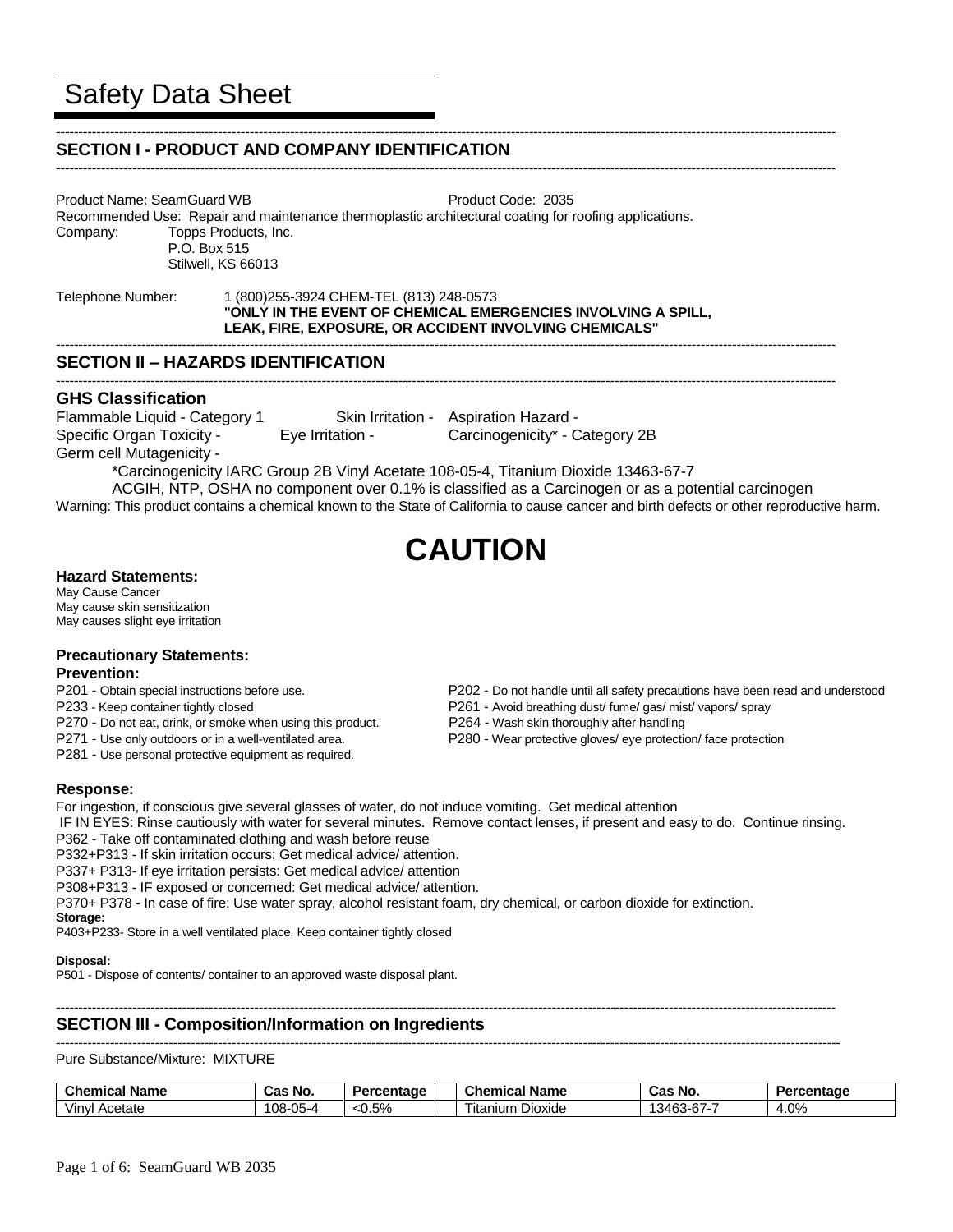\*This product is a liquid and has no dust hazards. Many of the components of this product are nuisance dusts which to the best of our knowledge do not apply as a hazard in this form. Further detail on contents is confidential. Any hazards are included in this SDS.

-----------------------------------------------------------------------------------------------------------------------------------------------------------------------------

#### **SECTION IV – FIRST AID MEASURES**

-----------------------------------------------------------------------------------------------------------------------------------------------------------------------------

Inhalation: Move victim to fresh air. No special measures required.

- Eye Contact: Check for/remove contact lenses. Flush eyes with cool, clean, low pressure water for at least 15 minutes while occasionally lifting and lowering eyelids. Do not use eye ointment unless directed by a physician. Seek medical attention.
- Skin contact: Remove contaminated shoes and clothing. Flush affected area with large amounts of water. Wash infected area thoroughly with mild soap and water. Seek medical attention if tissue appears damaged or in pain or irritation persists.
- Ingestion: DO NOT INDUCE VOMITING. If spontaneous vomiting is about to occur, place the victims head below their knees. If conscious give several glasses of water. Never give anything by mouth to a person who is not fully conscious. Do not leave victim unattended. Seek medical attention if symptoms occurs.

#### **SECTION V – FIRE FIGHTING MEASURES**

-----------------------------------------------------------------------------------------------------------------------------------------------------------------------------

-----------------------------------------------------------------------------------------------------------------------------------------------------------------------------

| NFPA Class II combustible liquid. |     |                       |                                            |  |
|-----------------------------------|-----|-----------------------|--------------------------------------------|--|
| Flash Point                       | N/A | <b>Boiling Point</b>  | Approximately $212^{\circ}F(100^{\circ}C)$ |  |
| Lower Flammable Limit             | N/A | Upper Flammable Limit | N/A                                        |  |
| Auto ignition Temp                | N/A |                       |                                            |  |

Dried material is combustible, material in the bucket is generally not flammable or combustible.

Hazardous Decomposition or Byproducts: At low oxygen levels Acetic Acid may form (Vinegar). Fire fighters should use SCBA with a full face piece operated in positive pressure mode.

Extinguishing Media: Small Fires: Use dry chemicals, carbon dioxide, foam, water fog, or inert gas (nitrogen) Large Fires: Use foam, water fog or water spray. Water may be ineffective. Water may not extinguish the fire. Water fog and spray are effective in cooling containers and adjacent structures. However, water can be used to cool the external walls of vessels to prevent excessive pressure, auto ignition or explosion. DO NOT use a solid stream of water directly on the fire as the water may spread the fire to a larger area.

## **SECTION VI – ACCIDENTAL RELEASE MEASURES**

-----------------------------------------------------------------------------------------------------------------------------------------------------------------------------

-----------------------------------------------------------------------------------------------------------------------------------------------------------------------------

-----------------------------------------------------------------------------------------------------------------------------------------------------------------------------

| Personal<br>Protective<br>Precautions. | Use Personal protective Equipment                                                     |
|----------------------------------------|---------------------------------------------------------------------------------------|
| Equipment, and Emergency Procedures:   | <b>Ensure Adequate Ventilation</b>                                                    |
|                                        | Evacuate personnel to safe areas                                                      |
|                                        | Material can create slippery conditions                                               |
| <b>Environmental Precautions:</b>      | Stop Leak                                                                             |
|                                        | Dike around spills, prevent material from entering sewers, drains and bodies of water |
| Method for containment                 | Use absorbent pads and dikes                                                          |
| Cleanup                                | Soak up with absorbent materials                                                      |
|                                        | Remove all ignition sources                                                           |
|                                        | Contact proper local authorities                                                      |

## **SECTION VII – HANDLING AND STORAGE**

-----------------------------------------------------------------------------------------------------------------------------------------------------------------------------

Handling: Protect from Freezing and frost.

Dispose of all empty containers in accordance with federal, state and local regulations.

Storage: Store in a cool, dry well ventilated area. Keep containers tightly closed. Do not store this material in unlabeled containers. -----------------------------------------------------------------------------------------------------------------------------------------------------------------------------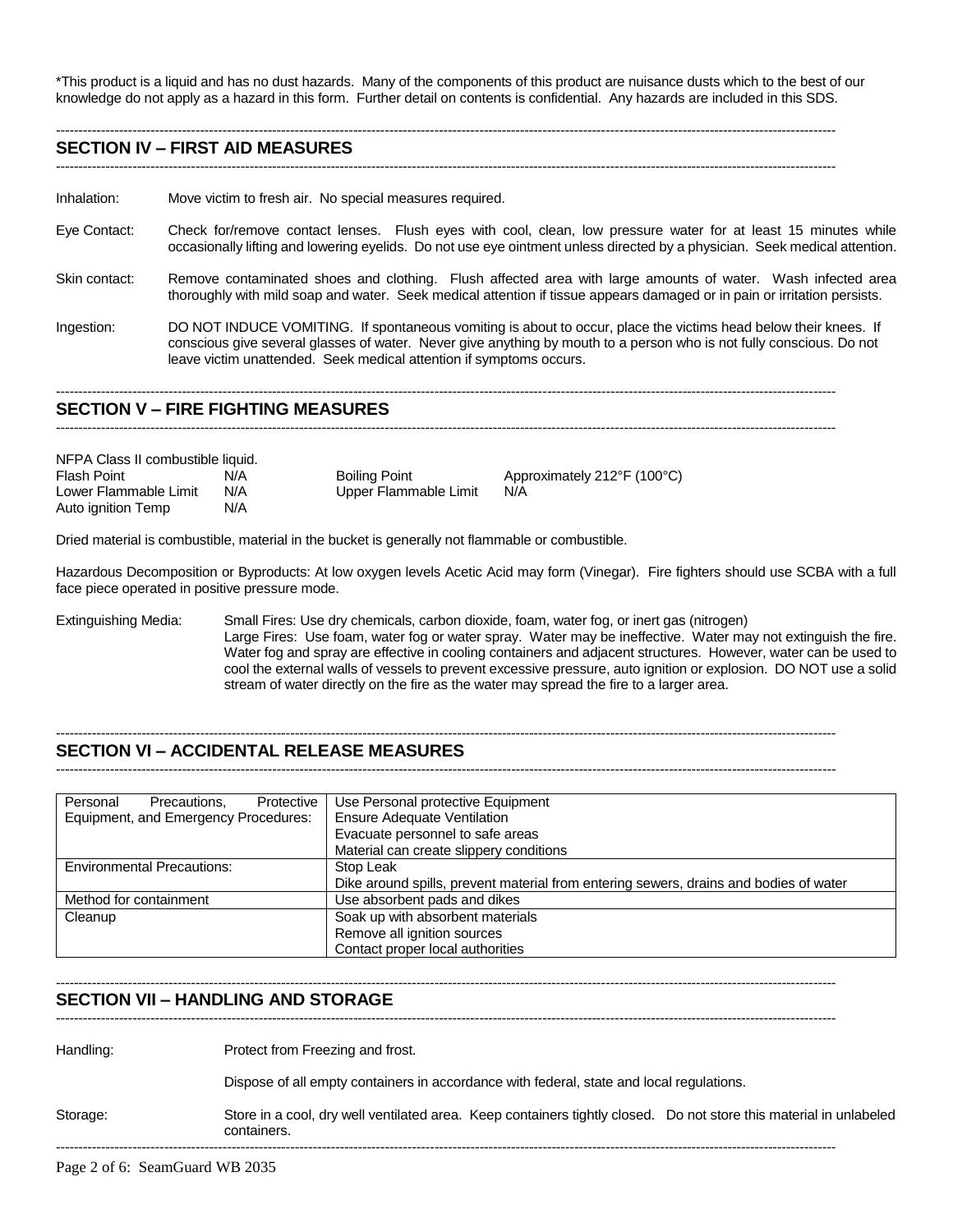# **SECTION VIII – EXPOSURE CONTROLS AND PERSONAL PROTECTION**

| <b>Ingredient</b> | <b>ACGIH TWA</b> | <b>OSHA PEL</b> | NIOSH REL | NIOSH Ceiling |
|-------------------|------------------|-----------------|-----------|---------------|
| Vinvl Acetate     | $10.0$ ppm       |                 |           |               |
|                   |                  |                 |           |               |

Engineering Controls: Use with adequate ventilation.

Personal Protective Personal protective equipment should be used when working with this material in a typical outdoor work Equipment: environment. Breathing - Breathing apparatus is generally not needed. Eye Protection - Safety glasses with side shield are recommended as minimum protection. Hand Protection – Avoid skin contact, use rubber gloves and wash hands with soap and water before eating or drinking. Wash with soap and water.

-----------------------------------------------------------------------------------------------------------------------------------------------------------------------------

Body Protection - Avoid skin contact, change contaminated clothing immediately.

-----------------------------------------------------------------------------------------------------------------------------------------------------------------------------

## ----------------------------------------------------------------------------------------------------------------------------------------------------------------------------- **SECTION IX – PHYSICAL AND CHEMICAL PROPERTIES**

| Appearance           | White Liquid          | Vapor Pressure (mm Hg at 20 C) | 23 hPa    |
|----------------------|-----------------------|--------------------------------|-----------|
| Odor                 | Slight                | Upper/Lower Flammability       | N/A       |
| <b>Boiling Point</b> | $\sim$ 212 °F (100 C) | Water Soluble                  | Yes       |
| <b>Flash Point</b>   | N/A                   | Viscosity                      | 95-105 KU |
| Density              | $10.5 - 11.5$ lb/gal  | Auto ignition temp             | N/A       |
| Freeze point         | 0°F                   | рH                             | 9.0       |
| Vapor Density        | Not Available         | <b>Evaporation Rate</b>        | Water     |

#### ----------------------------------------------------------------------------------------------------------------------------------------------------------------------------- **SECTION X – STABILITY AND REACTIVITY**

## **SECTION XI –TOXICOLOGICAL INFORMATION**

-----------------------------------------------------------------------------------------------------------------------------------------------------------------------------

Information on likely routes of exposure:

Inhalation, Ingestion, Eye Contact, Skin Contact, Skin absorption

Carcinogenicity: There are lifetime inhalation carcinogenic studies indicating the titanium dioxide may cause tumors and the IARC has reevaluated titanium dioxide as a Group 2B. However, all studies pertain to inhalation studies and in this application the inhalation of titanium dioxide is not possible and should not be considered a concern. It is listed here for informational purposes only. Mutagenicity: No data available to indicate product or any components present at greater than 0.1% cause mutation. Reproductive: No data available to indicate product or any components present at greater than 0.1% may be reproductive toxicity. Teratogenicity: No data available to indicate product or any components present at greater than 0.1% may cause birth defects.

Toxicity: Dermal, Acute LD50 (rabbit) : Not irritating Data **Oral LD50 (Rat): >2000 mg/kg** 

# **SECTION XII –ECOLOGICAL INFORMATION**

-----------------------------------------------------------------------------------------------------------------------------------------------------------------------------

| . .<br>'∼ہ ،<br>םוחם<br>77 L<br>аты<br>aп<br>-10 F<br>$\overline{\phantom{a}}$<br>---<br>고니니<br>ິບບ.<br>.<br>. .<br>___<br>.<br>. | $\cdots$<br>onditions. |
|-----------------------------------------------------------------------------------------------------------------------------------|------------------------|
|-----------------------------------------------------------------------------------------------------------------------------------|------------------------|

-----------------------------------------------------------------------------------------------------------------------------------------------------------------------------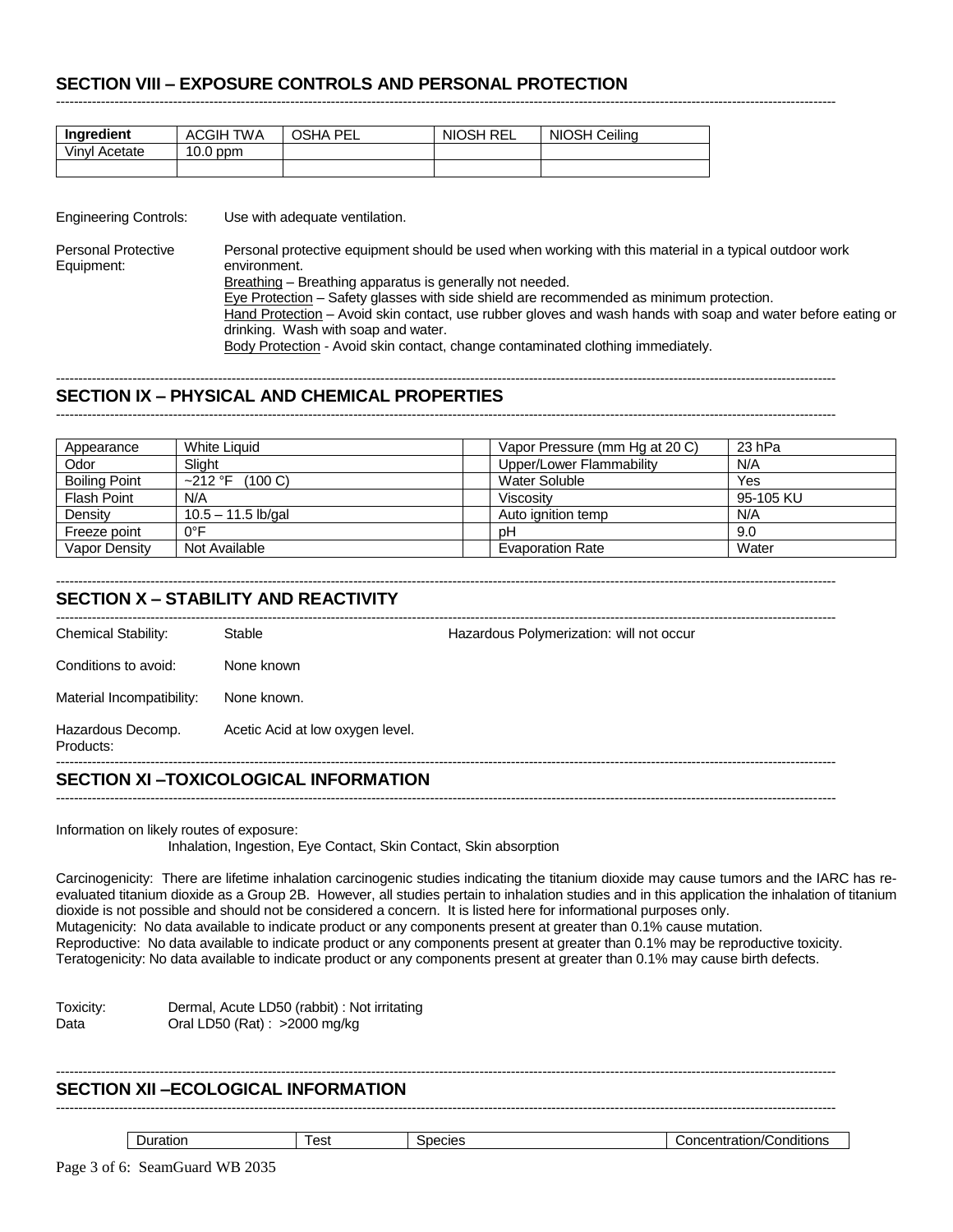| 96 hr             | LD50        | Rat                  | 2000 mg/kg   |
|-------------------|-------------|----------------------|--------------|
| 96 hr             | LC50        | Oncorhynchus mykliss | $>100$ mg/l  |
| 0.5 <sub>hr</sub> | <b>EC10</b> | Slidge               | $>1000$ mg/l |
|                   |             |                      |              |
|                   |             |                      |              |
|                   |             |                      |              |
|                   |             |                      |              |
|                   |             |                      |              |
|                   |             |                      |              |
|                   |             |                      |              |

Persistence and Degradability: Inherently biodegradable Bioaccumulation Potential: Not Available Soil Mobility: Not Available Other Adverse Effects: Not Available

# **SECTION XIII- DISPOSAL CONSIDERATIONS**

----------------------------------------------------------------------------------------------------------------------------------------------------------------------------- Please check with local and state agencies to determine proper disposal of unused or unwanted product. It is the responsibility of the user to determine the proper transportation and disposal for unused material. Conditions of this product may change which could cause this material to be classified as hazardous at the time of disposal. All waste must be conducted in accordance with RCRA regulations. Contact your local EPA office for assistance.

-----------------------------------------------------------------------------------------------------------------------------------------------------------------------------

-----------------------------------------------------------------------------------------------------------------------------------------------------------------------------

Do not re-use empty containers

# **SECTION XIV – TRANSPORTATION INFORMATION**

The shipping description below may not represent requirements for all modes of transportation and shipping methods or locations outside the United States.

-----------------------------------------------------------------------------------------------------------------------------------------------------------------------------

| Regulatory  | <b>Status</b> |
|-------------|---------------|
| U.S. DOT    | Not Regulated |
| IATA        | Not Regulated |
| <b>IMDG</b> | Not Regulated |

#### ----------------------------------------------------------------------------------------------------------------------------------------------------------------------------- **SECTION XV – REGULATORY INFORMATION**

-----------------------------------------------------------------------------------------------------------------------------------------------------------------------------

| <b>SARA EHS (Sections</b><br>302 & 304) | Vinyl Acetate                | RQ 1000 lb<br>TPQ 5.000 lb               |
|-----------------------------------------|------------------------------|------------------------------------------|
| SARA Section 313                        | Vinyl Acetate                | Upper Limit wt $% < 0.5\%$               |
| Sara Section 311 &                      | Acute Hazard:<br>Yes         | Fire Hazard<br>Yes                       |
| 312 Classifications                     | Chronic Hazard<br><b>Yes</b> | Reactivity Hazard No                     |
| <b>CERCLA</b>                           | Vinyl Acetate                | RQ 5.000 lb<br>Upper limit wt. $< 0.5\%$ |

Global Chemical Inventories:

Compliant: US TSCA\*, EU, Australia, Canada, South Korea, Japan, Not Present under the 2.0% polymer rule.

| SCA Inventory:    | This product and/or its components are listed on the Toxic Substance Control Act (TSCA) inventory.                                       |
|-------------------|------------------------------------------------------------------------------------------------------------------------------------------|
| MA Right to Know: | Substances on the Massachusetts Hazardous Substances List present at quantities of 1% or more: Titanium<br>Dioxide, Vinyl Acetate.       |
| PA Right to Know  | Substances on the Pennsylvania Hazardous Substances List present at quantities of 1% or more: Titanium<br>Dioxide, Vinyl Acetate.        |
| NJ Right to Know  | Substances on the New Jersey Workplace Hazardous Substances List present at quantities of 1% or more:<br>Titanium Dioxide, Vinyl Acetate |